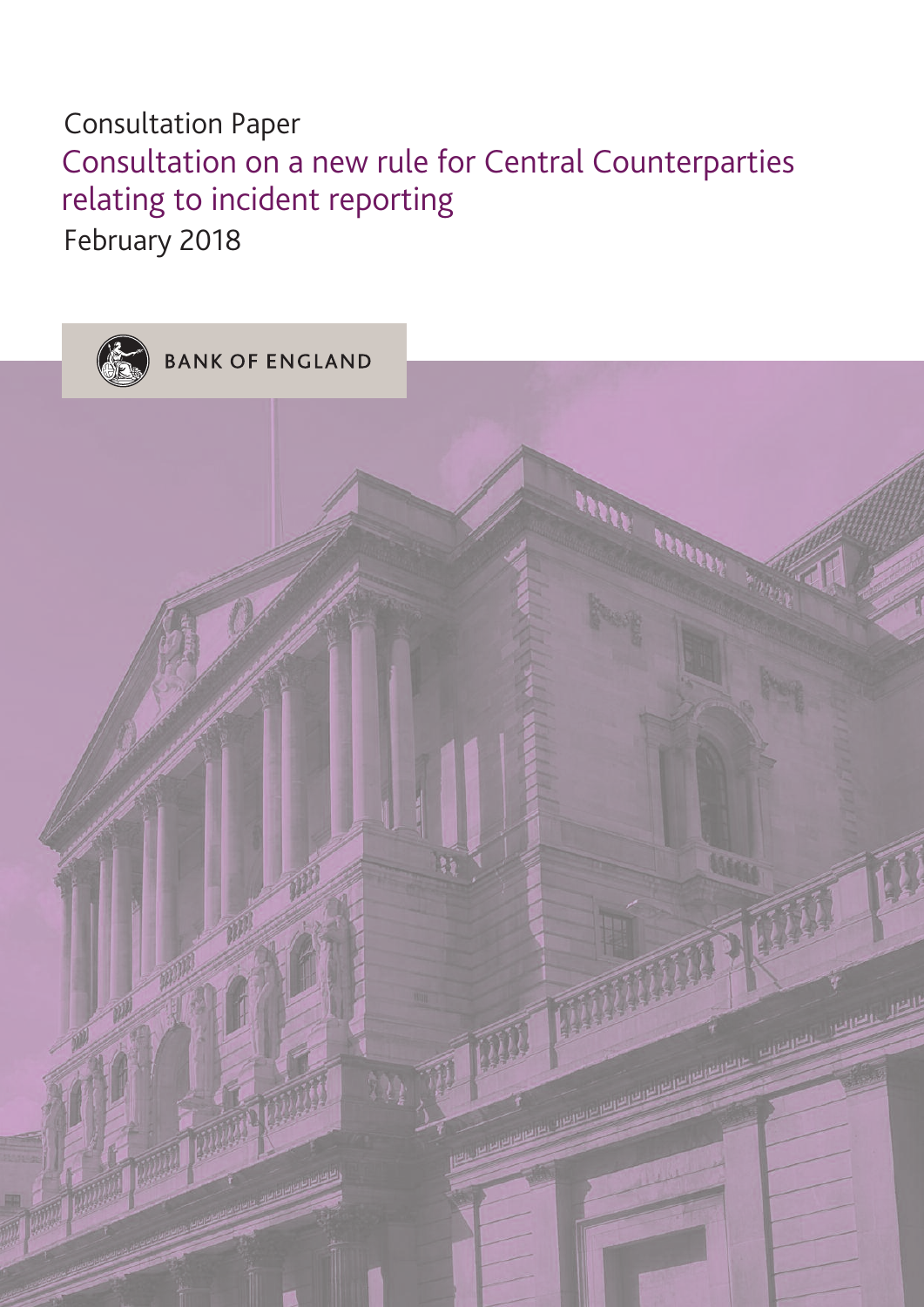

### Consultation Paper

# Consultation on a new rule for Central Counterparties relating to incident reporting

February 2018

The Bank of England invites comments on this Consultation Paper. Comments should reach the Bank by 3 April 2018.

Comments may be sent by email to FMIFeedback@bankofengland.co.uk.

Alternatively, please send comments in writing to: FMI Feedback Financial Market Infrastructure Directorate Bank of England 20 Moorgate London EC2R 6DA

The Bank may make responses to this consultation public unless the respondent requests otherwise. A standard confidentiality statement in an email message will not be regarded as a request for non-disclosure. If the Bank receives a request under the Freedom of Information Act 2000, the Bank may consult respondents who had requested confidentiality. Any decision the Bank makes not to disclose a response is reviewable by the Information Commissioner and the Information Rights Tribunal.

Copies of this consultation paper are available to download from the Bank's website at [www.bankofengland.co.uk.](www.bankofengland.co.uk)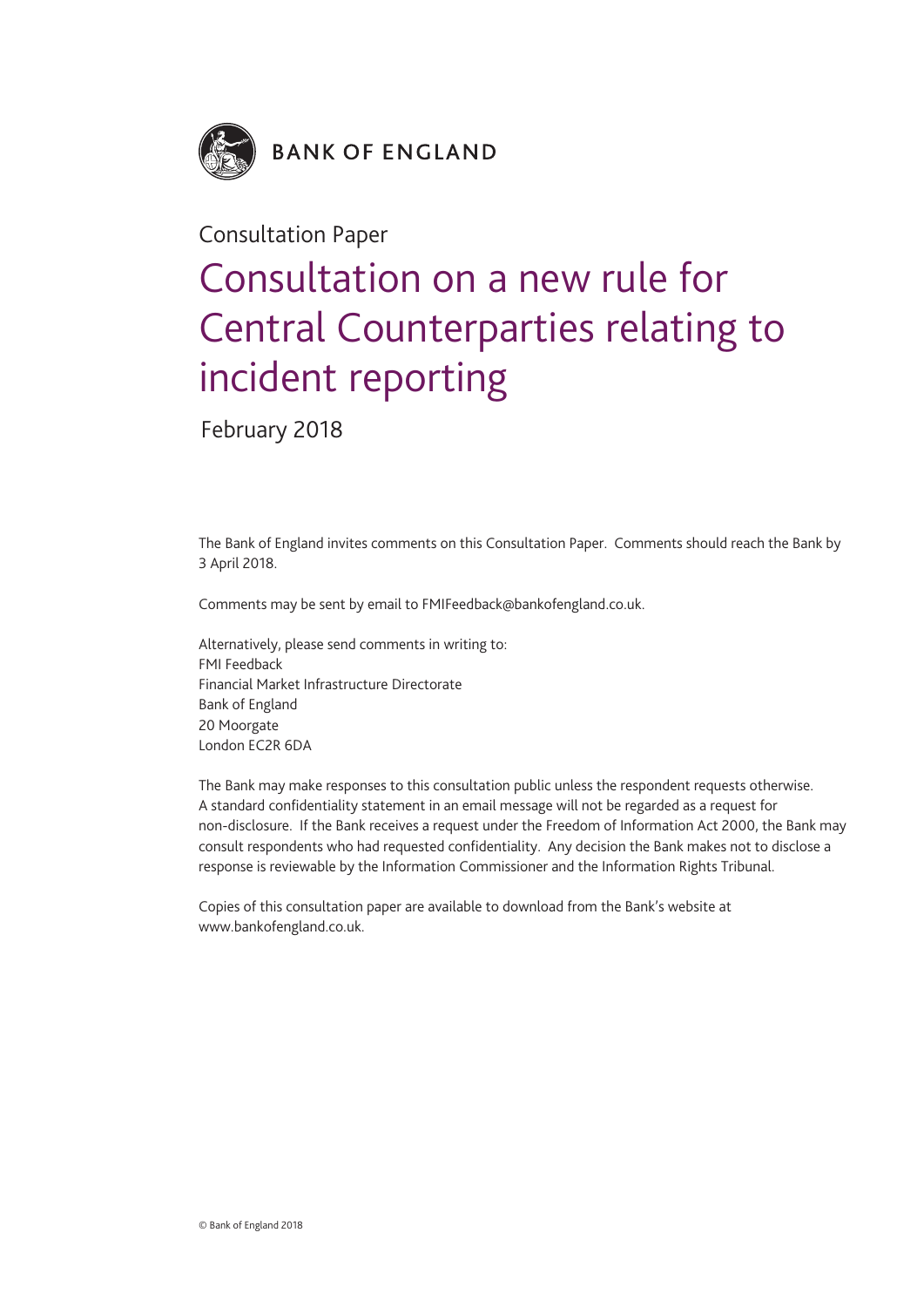#### **Overview**

The Bank of England (the Bank), as the competent authority with responsibility for the supervision of UK central counterparties (CCPs), receives notifications from CCPs of incidents relating to their information technology systems.(1) This is important in allowing the Bank to discharge its supervisory mandate and in pursuit of its mission to promote monetary and financial stability.

Currently the Bank receives these notifications in accordance with a supervisory expectation. This consultation seeks feedback on a new rule the Bank is proposing to make relating to incident reporting, which will formalise the requirement for CCPs to notify the Bank of certain incidents having an impact on their information technology systems.

The proposed rule set out in this Consultation Paper would support the UK Government's approach to the implementation of the EU Network and Information Systems Directive. It would be made using the Bank's powers under the Financial Services and Markets Act 2000 (FSMA). As a result, the relevant requirements are those set out in s293 of FSMA.

#### **Background**

The Bank currently has a supervisory expectation that CCPs promptly notify the Bank of any operational incidents as soon as reasonably practicable, including any incidents that affect the security of their information technology systems. While this is not a formal rule at present, in practice, it means CCPs contact the Bank in the event of an incident and keep the Bank updated at regular intervals until the incident is resolved. Other UK financial market infrastructures (FMIs) follow a similar approach.

The Bank is proposing to introduce a new rule for CCPs which will formalise some aspects of the current supervisory expectation in relation to the reporting of operational incidents.

The importance of robust network and information security requirements has been recognised by the EU and on 6 July 2016 Directive 2016/1148 of the European Parliament and of the Council concerning measures for a high common level of security of network and information systems across the Union (the Directive) was adopted.

The Directive covers operators of essential services across thirteen sectors including FMIs. Of the FMIs supervised by the Bank, only CCPs are in-scope of the Directive. A key aspect of the Directive is ensuring operators of essential services are required to take appropriate and proportionate security measures to manage risks to their network and information

systems, and notify incidents having a significant impact on the continuity of the services they provide to the relevant authority. Member states have until 9 May 2018 to implement the Directive into domestic legislation.

The UK Government issued a public consultation in August 2017 setting out its proposed approach towards implementing the Directive in the United Kingdom.(2) In relation to the banking and FMI sectors, the consultation stated:

'In line with Article 1(7) of the Directive, the banking and financial market infrastructures sectors within scope of the Directive will be exempt from aspects of the Directive where provisions at least equivalent to those specified in the Directive will already exist by the time the Directive comes into force. Firms and financial market infrastructure within these sectors must continue to adhere to requirements and standards as set by the Bank of England and/or the Financial Conduct Authority.'

In line with the Government's proposed approach with respect to FMIs in relation to the Directive, the Bank is proposing to introduce a new rule for CCPs which formalises some aspects of the current supervisory expectation in relation to operational incident reporting. The rule is expected to come into effect by 9 May 2018.

The Bank encourages other FMIs to also follow this rule, noting it is not a binding requirement on them.

#### **Purpose of the rule and financial stability objective**

Incident reporting allows the Bank to receive critical information about disruptions to the continuity of essential financial services, and to share critical information with the National Cyber Security Centre (NCSC; the United Kingdom's technical authority on cyber security issues) subject to permission from the impacted organisation. The NCSC also acts at the single point of contact for incidents at other operators of essential services. The Bank considers knowledge of incidents to be an important part of developing a shared understanding of risks, and a vital part of reducing the overall threat to the FMI sector and the financial sector as a whole.

CCPs constitute part of the United Kingdom's critical national infrastructure due to their central role in clearing and settlement. If CCPs were unable to perform this function, trading on exchanges and in over-the-counter markets would be disrupted. This could have a detrimental effect on market

<sup>(1)</sup> The definition for 'information technology systems' can be found at the end of this

paper. (2) [www.gov.uk/government/consultations/consultation-on-the-security-of-network](www.gov.uk/government/consultations/consultation-on-the-security-of-network-and-information-systems-directive)[and-information-systems-directive.](www.gov.uk/government/consultations/consultation-on-the-security-of-network-and-information-systems-directive)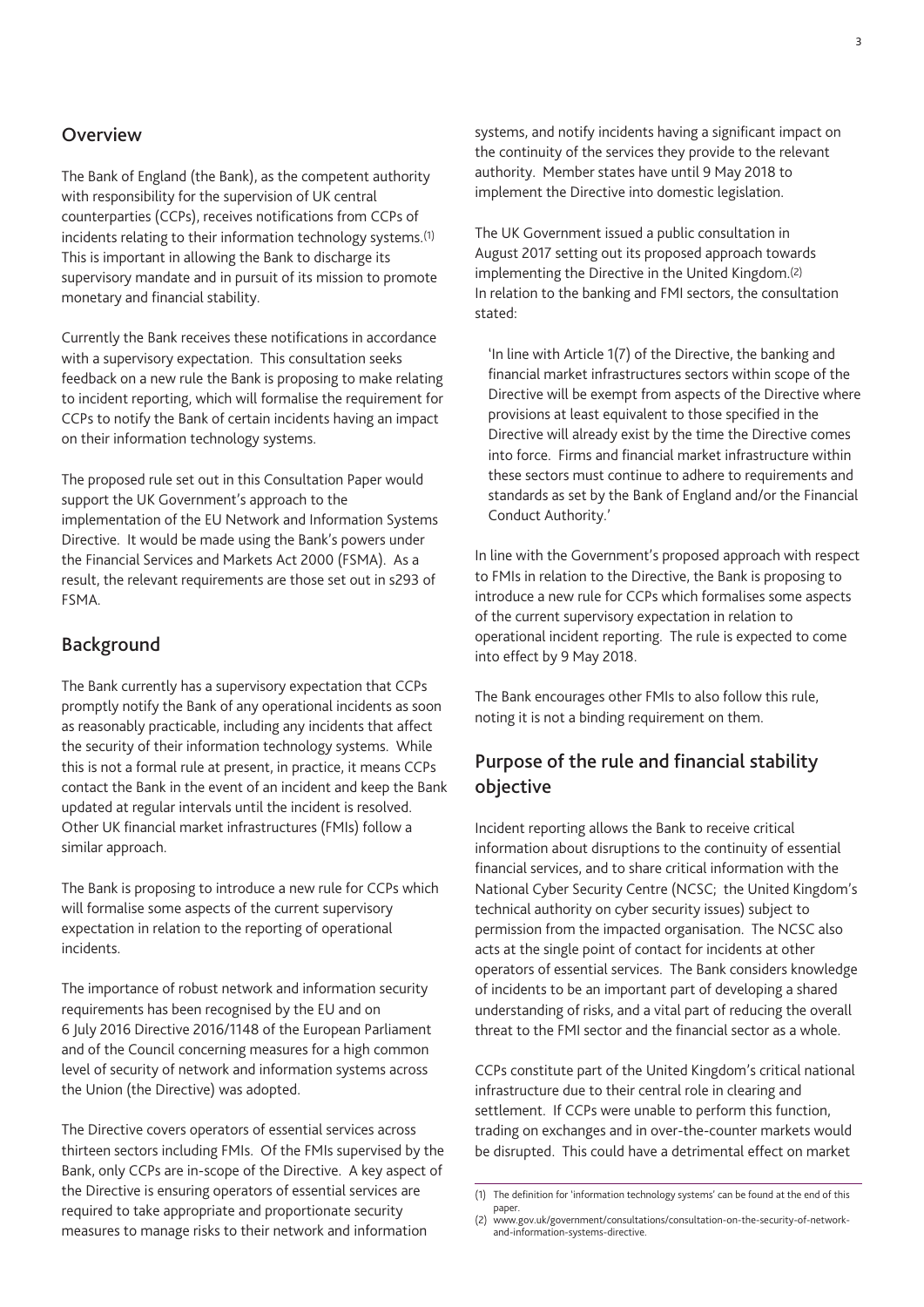liquidity, market confidence and financial stability. Over the longer term this could have a negative impact on London's reputation as a financial centre.

#### **Incident reporting**

The proposed rule is intended to supplement existing practices by requiring a CCP to report certain incidents to the Bank.

The notification requirement would cover any incident, including a physical event, affecting the security of a CCP's information technology systems that had a significant impact on continuity of services provided. The inclusion of physical events is common to most international standards; for example the PFMI covers Physical and Information security and ISO 270001, the National Institute of Standards and Technology Framework and the Cloud Controls Matrix cover cyber and information technology systems.

The proposed rule requires a CCP to report an incident as soon as reasonably practicable after it becomes aware of the incident. A CCP is also required (either concurrently or as soon as reasonably practicable after providing notification of an incident) to provide information which would allow the Bank to determine any impact of the incident, such as financial, operational or legal.

#### **Defining an incident**

A reportable incident within the context of this rule, and in line with the Directive, is defined as:

- Any event that has a significant impact on the continuity of services CCPs provide;
- One that has an actual adverse effect on the security of information technology systems used in the provision of essential services; and
- Where the 'security of information technology systems' means the ability of information technology systems to resist, at a given level of confidence, any action that compromises the availability, authenticity, integrity or confidentiality of stored or transmitted or processed data or the related services offered by, or accessible via, those information technology systems.

The Bank considers there is an impact on continuity where there is a loss, reduction or impairment of an essential service.

The Bank expects FMIs, including CCPs, to continue the current supervisory practice of notifying incidents and/or providing information in relation to such incidents as agreed

#### **Proposed rule**

#### **[RCH 4] Notification of incidents**

4.1 A recognised central counterparty must give the Bank of England written notice of an incident having a significant impact on the continuity of services it provides.

4.2 A recognised central counterparty must give such notice as soon as reasonably practicable after it becomes aware of the incident.

4.3 Without prejudice to the generality of paragraph [4.1], a recognised central counterparty must provide such information in connection with a notification (either concurrently or as soon as reasonably practicable thereafter) as will enable the Bank of England to determine the impact of the incident.

4.4 This rule is without prejudice to any other power of the Bank of England to require, or ability of the Bank of England to request, notifications or information from recognised central counterparties.

4.5 In this rule, in respect of a recognised central counterparty:

- (a) 'incident' means any event having an actual adverse effect on the security of information technology systems;
- (b) 'information technology system' includes a 'network and information system' as such term is defined in Article 4(1) of Directive 2016/1148/EC; and
- (c) 'security of information technology systems' means the ability of information technology systems to resist, at a given level of confidence, any action that compromises the availability, authenticity, integrity or confidentiality of stored or transmitted or processed data or the related services offered by, or accessible via, those information technology systems.